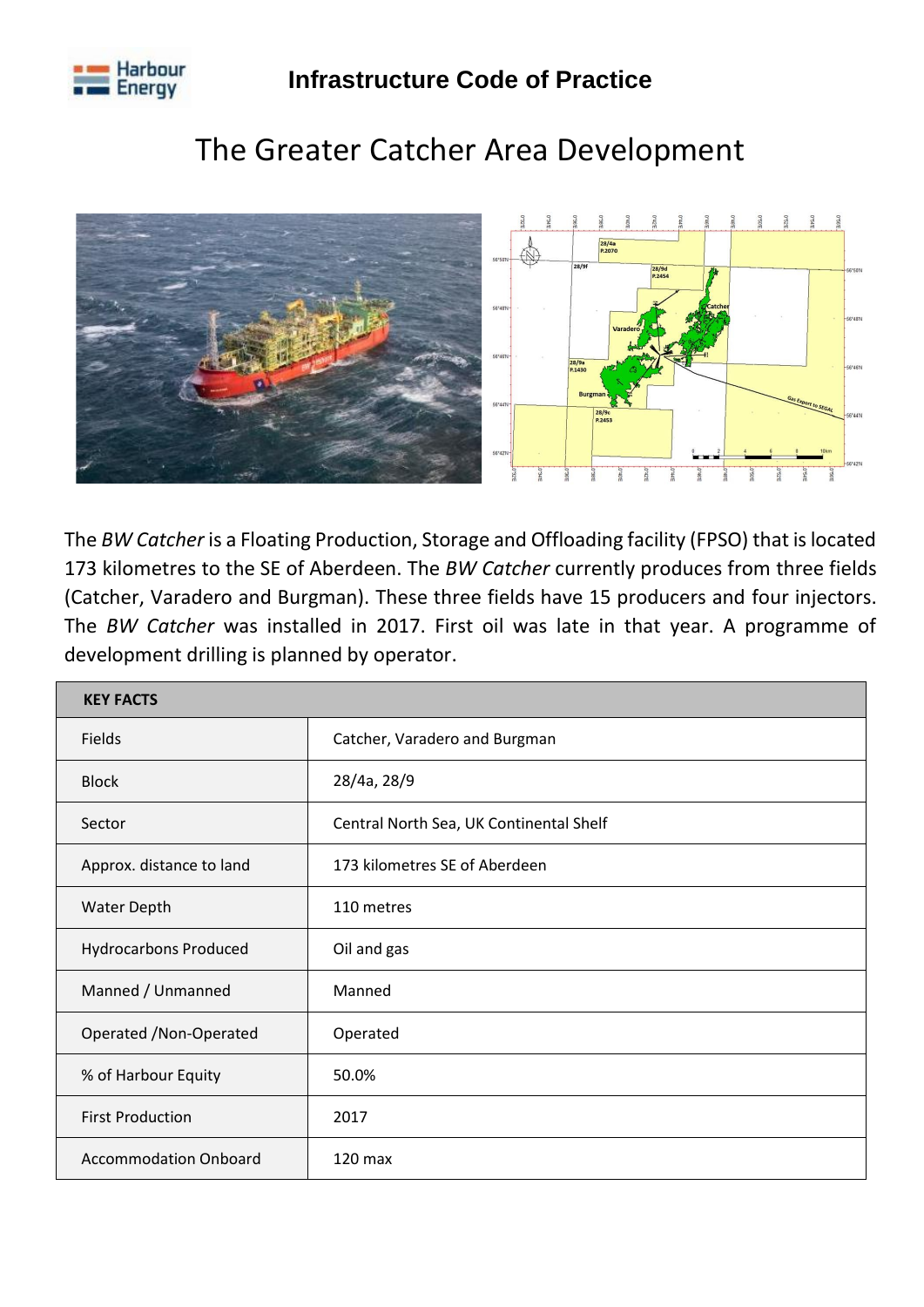Е

| <b>INFRASTRUCTURE INFORMATION</b> |                                                                                                                                                                                                                                                                                                                                                                                                                                                                                                                                                                                                                                                                                                                                                                                                                                                                                                                                              |  |  |  |  |  |
|-----------------------------------|----------------------------------------------------------------------------------------------------------------------------------------------------------------------------------------------------------------------------------------------------------------------------------------------------------------------------------------------------------------------------------------------------------------------------------------------------------------------------------------------------------------------------------------------------------------------------------------------------------------------------------------------------------------------------------------------------------------------------------------------------------------------------------------------------------------------------------------------------------------------------------------------------------------------------------------------|--|--|--|--|--|
| <b>Entry Specification:</b>       | Crude Oil: Produced fluids should not contain any material that would affect<br>the merchantable value of Catcher products.                                                                                                                                                                                                                                                                                                                                                                                                                                                                                                                                                                                                                                                                                                                                                                                                                  |  |  |  |  |  |
|                                   | Gas: Free of odours, materials, sand and solids/fluids that might interfere or                                                                                                                                                                                                                                                                                                                                                                                                                                                                                                                                                                                                                                                                                                                                                                                                                                                               |  |  |  |  |  |
|                                   | damage the proper operation of the Catcher FPSO facilities.                                                                                                                                                                                                                                                                                                                                                                                                                                                                                                                                                                                                                                                                                                                                                                                                                                                                                  |  |  |  |  |  |
|                                   | Crude oil: Dehydrated medium quality (25-31°API)                                                                                                                                                                                                                                                                                                                                                                                                                                                                                                                                                                                                                                                                                                                                                                                                                                                                                             |  |  |  |  |  |
| <b>Export Specification:</b>      | Gas must meet the SEGAL specification                                                                                                                                                                                                                                                                                                                                                                                                                                                                                                                                                                                                                                                                                                                                                                                                                                                                                                        |  |  |  |  |  |
|                                   | 15ppm vol<br>H2S:<br>$\circ$                                                                                                                                                                                                                                                                                                                                                                                                                                                                                                                                                                                                                                                                                                                                                                                                                                                                                                                 |  |  |  |  |  |
|                                   | $CO2$ :<br>1.6 mol %<br>$\circ$                                                                                                                                                                                                                                                                                                                                                                                                                                                                                                                                                                                                                                                                                                                                                                                                                                                                                                              |  |  |  |  |  |
|                                   | Max export pressure: 172.4 bar(g)                                                                                                                                                                                                                                                                                                                                                                                                                                                                                                                                                                                                                                                                                                                                                                                                                                                                                                            |  |  |  |  |  |
| Outline of subsea Facilities      | The FPSO is located at the centre of the three fields approximately 3.5<br>kilometres from each. The subsea layout of each field is effectively identical. A<br>pipe-in-pipe bundle system carries gas lift, water injection and comms/<br>power/chemicals from the FPSO to the wells, and production fluids back from<br>the wells. Each end of the bundle has a large tow-head housing valves, subsea<br>routing modules etc. The riser base to- head connects to the FPSO via flexible<br>risers and umbilicals over mid-water arches, the drill manifold tow-head<br>houses a subsea multiphase flowmeter and routing valves. This manifold is                                                                                                                                                                                                                                                                                           |  |  |  |  |  |
|                                   | hard piped to the wells mounted in 2 x 4 well drilling templates. The subsea                                                                                                                                                                                                                                                                                                                                                                                                                                                                                                                                                                                                                                                                                                                                                                                                                                                                 |  |  |  |  |  |
|                                   | control modules are mounted on the trees in these drilling templates.                                                                                                                                                                                                                                                                                                                                                                                                                                                                                                                                                                                                                                                                                                                                                                                                                                                                        |  |  |  |  |  |
| Processing facilities             | Oil from the Catcher, Burgman and Varadero fields arrives at the FPSO via<br>flexible risers and enters the processing facilities through a turret-mounted<br>swivel. These fluids are then routed via heaters to the inlet or test separators.<br>Water is taken off both vessels to the Produced Water Collection Vessel<br>(PWCV) where it is de-gassed, pumped at a constant rate through<br>Hydrocyclones and re-injected into the WI wells along with treated<br>desulphonated seawater.<br>The oil streams of the inlet and test separators comingle and flow via heaters                                                                                                                                                                                                                                                                                                                                                             |  |  |  |  |  |
|                                   | to a single common second stage separator then on through an electrostatic<br>coalescer. Produced water taken off the second stage separator and<br>electrostatic coalescer is pumped to the PWCV.                                                                                                                                                                                                                                                                                                                                                                                                                                                                                                                                                                                                                                                                                                                                           |  |  |  |  |  |
|                                   | Ofgas from the inlet and test separators is routed to the suction of a two stage,<br>2 x 100% booster compressor train where it is compressed from 7 bar to 22 bar<br>then again to 68 bar. Ofgas from the low pressure second stage separator is<br>compressed by a single train flash gas compressor and routed to the suction of<br>the booster compressors. The booster compressor discharge gas is then<br>dehydrated and routed through CO <sub>2</sub> removal membranes to bring the gas to<br>export pipeline spec of 1.6% Mol CO <sub>2</sub> . The rich CO <sub>2</sub> permeate stream is routed<br>to mix with fuel gas and is burnt in the three Solar turbines for power<br>generation. The now on-spec gas is fed to a low temperature separator for dew<br>point control then on to the suction of the 2 x 100% export compressors. Its<br>pressure is raised from 42 bar to 150 bar and is sent to gas export or gas lift. |  |  |  |  |  |
| <b>Export Facilities</b>          | The BW Catcher has stabilised crude oil storage of 650,000 barrels. Oil is<br>exported via shuttle tanker. Gas export is to a SEGAL tee 61km to the E of the<br>FPSO.                                                                                                                                                                                                                                                                                                                                                                                                                                                                                                                                                                                                                                                                                                                                                                        |  |  |  |  |  |